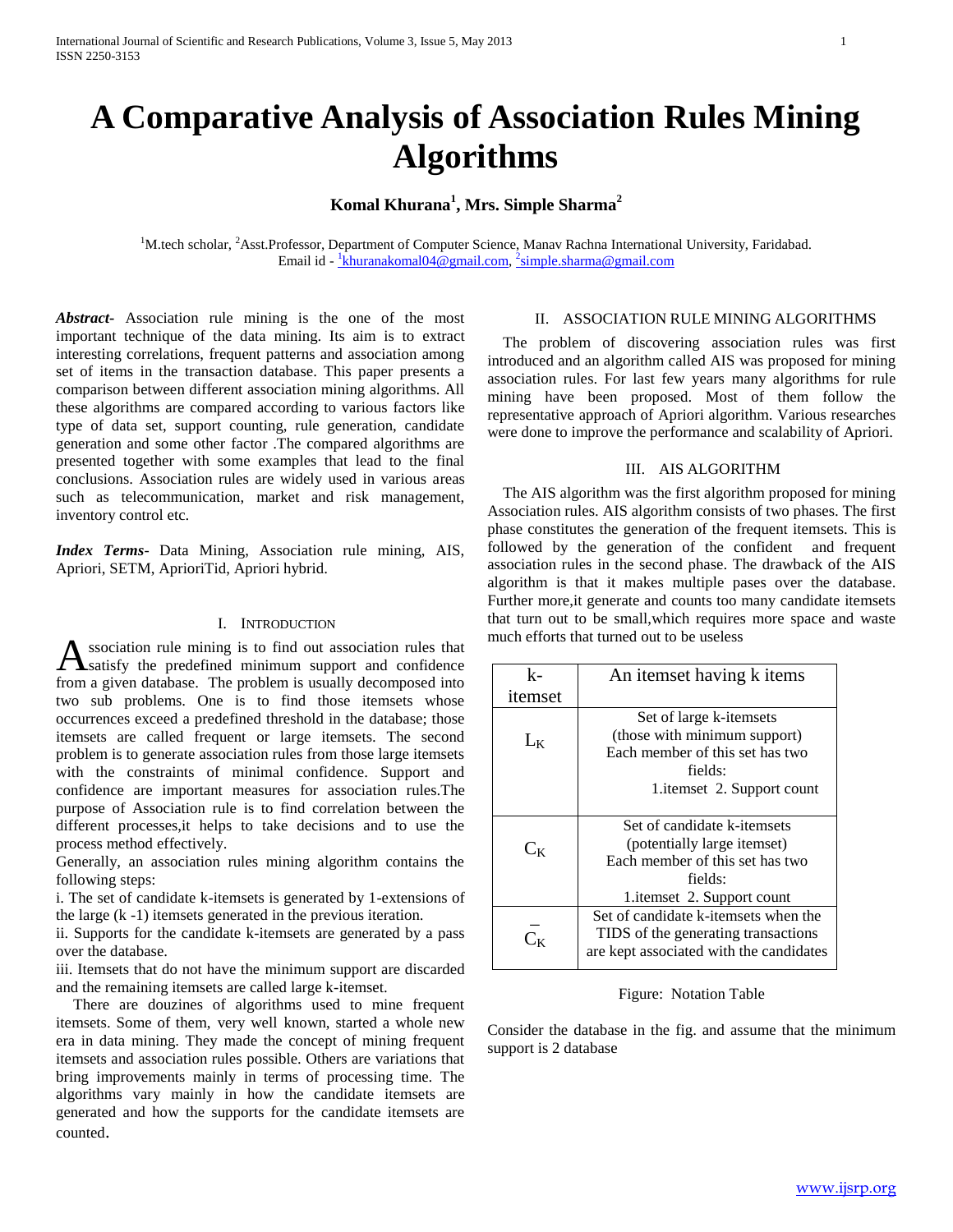| International Journal of Scientific and Research Publications, Volume 3, Issue 5, May 2013 |  |
|--------------------------------------------------------------------------------------------|--|
| ISSN 2250-3153                                                                             |  |

| TID | <b>Items</b> |
|-----|--------------|
| 100 | 1,3,4        |
| 200 | 2,3,5        |
| 300 | 1,3,2,5      |
| 400 | 2.5          |

| Itemset | Support        |
|---------|----------------|
| ${1}$   | $\overline{2}$ |
| ${2}$   | 3              |
| ${3}$   | 3              |
| ${5}$   | 3              |

| Itemset   | <b>TID</b> | Itemset   | Su             |
|-----------|------------|-----------|----------------|
| ${1,3}$   | 100        | ${1,3,4}$ | 1              |
| ${1,4}$   | 100        | ${2,3,5}$ | $\overline{c}$ |
| $\{3,4\}$ | 100        | ${1,3,5}$ |                |
| $\{2,3\}$ | 200        |           |                |
| $\{2,5\}$ | 200        |           |                |

| Itemset     | Support        |
|-------------|----------------|
| ${1,3,4}$   |                |
| $\{2,3,5\}$ | $\mathfrak{D}$ |
| ${1,3,5}$   |                |

 $C<sub>2</sub>$ 

 $\{3,5\}$  200  $\{1,2\}$  300  $\{1,3\}$  300  $\{1,5\}$  300  $\{2,3\}$  300  ${2,5}$  300  $\{3,5\}$  300  ${2,5}$  400

# Figure 2: Example OF AIS

#### IV. SETM ALGORITHM

 The SETM algorithm was motivated by the desire to use SQL to compute large itemsets. Like AIS, In SETM algorithm candidate itemsets are generated on the fly as the database is scanned but counted at the end of the pass. It thus generates and counts every candidate itemset that the AIS algorithm generates. However, to use the standard SQL join operation for candidate generation, SETM separates candidate generation from counting. It saves a copy of the candidate itemset together with the TID of the generating transaction in a sequential structure. At the end of the pass, the support count of candidate itemsets is determined by sorting and aggregating this sequential structure.

Database C1

| TID | Items |  |
|-----|-------|--|
| 100 | 3.4   |  |
| 200 |       |  |
| 300 |       |  |
| эo  |       |  |

| temset | Support |
|--------|---------|
|        |         |
|        |         |
|        |         |
|        |         |

Itemset | TID  $\{1,3,4\}$  | 100  $\{2,3,5\}$  | 200  $\{1,3,5\}$  300  $\{2,3,5\}$  300

| Itemset   | Support        |
|-----------|----------------|
| ${1,3}$   | $\overline{2}$ |
| ${1,4}$   | 1              |
| $\{3,4\}$ | 1              |
| ${2,3}$   | $\overline{2}$ |
| ${2,5}$   | 3              |
| $\{3,5\}$ | $\overline{2}$ |
| ${1,2}$   | 1              |
| ${1,5}$   | 1              |

 $C<sub>2</sub>$ 

Figure 3: Example of SETM

#### V. APRIORI ALGORITHM

 This pioneering work appeared first in 1994 and remained the standard reference of all algorithms for finding the association rules. It outperformed the previous algorithm by a great margin. The major difference in Apriori was the much less candidate set of itemsets it generates for testing in every database pass. The search for association rules is guided by two parameters: support and confidence.Apriori returns an association rule if its support and confidence values are above user defined threshold values. The output is ordered by confidence. If several rules have the same confidence then they are ordered by support. Thus apriori favors more confident rules and characterises these rules as more interesting.The apriori Mining process is composed of two major steps. The first one (generating frequent item sets) of the apriori algorithm simply counts item occurrences to determine the large 1-itemsets. This step can be seen as supportbased pruning, because only item sets with at least minimum support were considered. The second step is the generation of rules out of the frequent item sets. In this step confidencebased pruning is applied.Rule discovery is straightforward.

Consider the database in fig. and assume that minimum support count is 2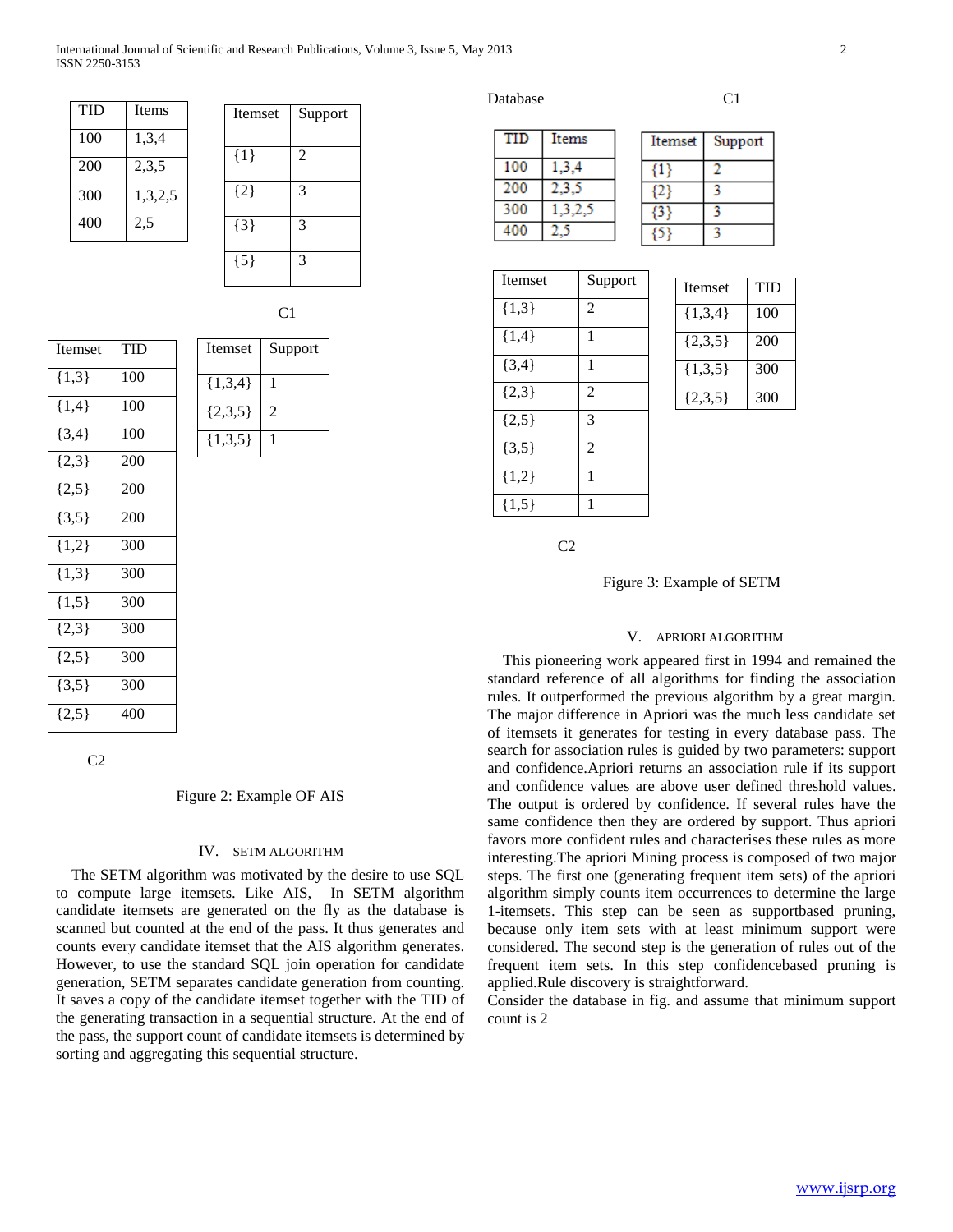| TID | Items   |
|-----|---------|
| 100 | 1,3,4   |
| 200 | 2,3,5   |
| 300 | 1,3,2,5 |
| 400 | 2,5     |



Database C1

Support

2

| Itemset   | Support | Itemset   |
|-----------|---------|-----------|
| ${1,2}$   |         | ${2,3,5}$ |
| ${1,3}$   | 2       |           |
| ${1,5}$   |         |           |
| ${2,3}$   | 2       |           |
| ${2,5}$   | 3       |           |
| $\{3,5\}$ | 2       |           |

 $C<sub>2</sub>$ 

# Figure 4: Example of Apriori

# VI. APRIORITID ALGORITHM

 The AprioriTid algorithm also uses the apriori-gen function to determine the candidate itemsets before the pass begins. The interesting feature of this algorithm is that the database D is not used for counting support after the first pass. It is not necessary to use the same algorithm in all the passes over the data. Apriori still examines every transaction in the database. On the other hand, rather than scanning the database, AprioriTid scans Ck for obtaining support counts, and the size of Ck has become smaller than the size of the database.Based on these observations AprioriHybrid algorithm has been designed. This uses Apriori in the initial passes and switches to AprioriTid Consider the minimum support count is 2

| TID      | Items  |     |         |
|----------|--------|-----|---------|
|          |        | TID | Items   |
| 100      | 1,3,4  | 100 | 1,3,4   |
| 200      | 2,3,5  | 200 | 2,3,5   |
| 300      | 1,3,2, | 300 | 1,3,2,5 |
|          |        | 400 | 2,5     |
| 400      | 2,5    |     |         |
| Datebase |        |     | C1      |

| Itemset | Support | Itemset |
|---------|---------|---------|
| $\{1\}$ | 2       | ${1,2}$ |
|         |         | ${1,3}$ |
| ${2}$   | 3       | ${1,5}$ |
| ${3}$   | 3       | ${2,3}$ |
| ${5}$   | 3       | ${2,5}$ |
|         |         | 13 S S  |

$$
L1 \hspace{1.5cm} C2
$$

2

Support

 $\overline{1}$ 

 $\overline{2}$ 

 $\overline{1}$ 

 $\overline{2}$ 

 $\overline{\mathbf{3}}$ 

| <b>TID</b> | Itemsets                         | Itemset   | Support        |
|------------|----------------------------------|-----------|----------------|
| 100        | ${1,3}$                          | ${1,3}$   | $\mathfrak{D}$ |
| 200        | ${2,3}, {2,5}, {3,5}$            | ${2,3}$   | $\mathfrak{D}$ |
| 300        | $\{!,2\},\{!,3\},\{1,5\}$        | ${2,5}$   | 3              |
| 400        | ${2,3}, {2,5}, {3,5}$<br>${2,5}$ | $\{3,5\}$ | 2              |

| Imset       | support | <b>TID</b> | Itemset     |  |
|-------------|---------|------------|-------------|--|
| $\{2,3,5\}$ |         | <b>200</b> | $\{2,3,5\}$ |  |
|             |         | 300        | $\{2,3,5\}$ |  |

C3

| temset | support |
|--------|---------|
|        |         |

# Figure 5: Example of AprioriTid

#### VII. APRIORIHYBRID ALGORITHM

 It is not necessary to use the same algorithm in all the passes over the data.Apriori still examines every transaction in the database. On the other hand, rather than scanning the database, AprioriTid scans Ck for obtaining support counts, and the size of Ck has become smaller than the size of the database.Based on these observations AprioriHybrid algorithm has been designed Figure 7 shows the execution times for Apriori and AprioriTid for different passes. In the earlier passes, Apriori does better than AprioriTid. However, AprioriTid beats Apriori in later passes, the reason for which is as follows. Apriori and AprioriTid use the same candidate generation procedure and therefore count the same itemsets. In the later passes, the number of candidate itemsets reduces However; uses Apriori in the initial passes and switches to AprioriTid in the later passes.